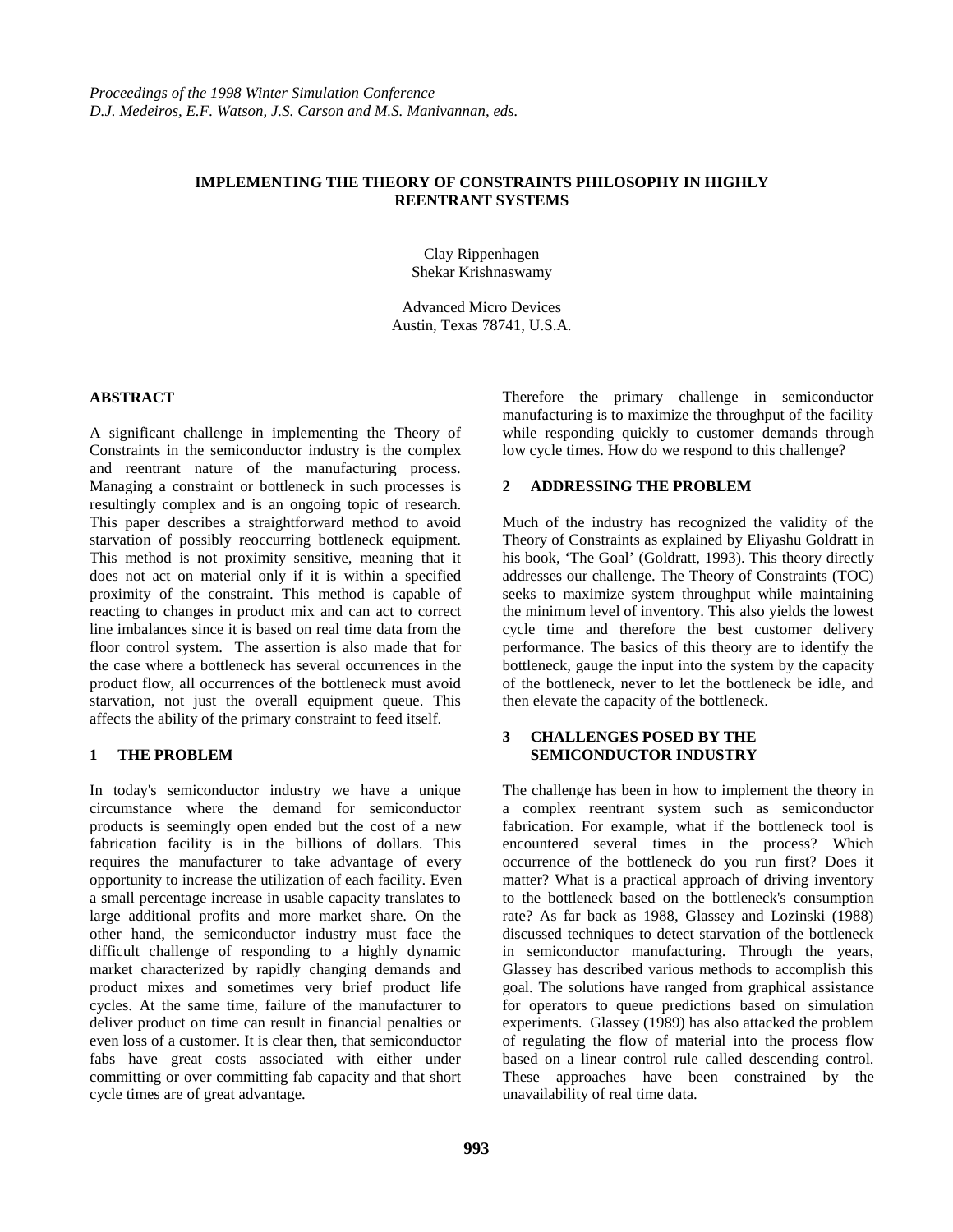# **4 FEEDING THE CONSTRAINT**

The solution presented here to the problem of feeding the constraint is based on an established methodology called critical ratio. Critical ratio is a method to drive dispatching decisions based strictly on customer due date. The ratio is simply the time the lot is expected to take to complete divided by the time until it is needed to be complete. This ratio of expected/needed time gives a higher priority to product that is farther behind schedule. This concept of driving to an end point based on certain criteria is a good one, but it is obvious that there are no manufacturing considerations here. Operations people have long been aware that none of the mainstream dispatching schemes are based on or even consider the need to manage the production system in an efficient manner. Therefore, the current need is to provide a dispatching algorithm that considers not only customer delivery requirements, but also manufacturing efficiency as a means to that end.

# **5 EFFICIENCY AT THE CONSTRAINT**

The Theory of Constraints asserts that the manufacturing system as a whole can reach optimum efficiency by identifying and feeding the constraints of the system. The results of this optimization are to minimize inventory and reduce cycle times and therefore reduce manufacturing costs and yield more aggressive and accurate customer delivery dates. This process of feeding the constraint becomes significantly more difficult when the process is highly reentrant, and the constraint tools are encountered many times in the process at differing process rates. How then, is the constraint to be fed and still maintain a linear inventory profile? This is done by recognizing that not only must the constraint tool be fed, but that all occurrences of the constraint tool be fed, and that this must done in a consistent and equitable manner. If this very important concept is not comprehended, the manufacturing system could be left with the circumstance where there are mounds of inventory in front of the constraint tool, but it is all bound for a single occurrence of the tool with all other occurrences left dry. In this case a bubble of inventory has been created in one location and a hole in the inventory profile created in other locations. A reentrant constraint must ensure that it feeds itself. Add to this the concept of maintaining a minimum buffer in front of each occurrence of the constraint to protect it from the inevitable disruptions and fluctuations that could impede a constant flow to the constraint.

By considering each occurrence of the constraint an endpoint, work in process (WIP) can be driven to the constraint based on criteria relevant to the constraint tool. If the goal is to keep each occurrence of the tool from starving, then the ratio concept of expected/needed time can be used. The expected time is the cycle time for a lot to get to the constraint, and the needed time is the time that the lot is needed at the next occurrence of the constraint in order to keep it from starving (or depleting a minimum buffer). This ratio will be referred to as the Hunger Ratio, because it describes the degree of "hunger" that the constraint experiences for each lot. The more material that is in the constraint's buffer or is likely to arrive before the current lot, the lower the Hunger Ratio for the current lot will be. A further advantage of using this 'ratio concept' is that it is not proximity sensitive. In other words, material need not be within a certain proximity to the constraint in order to be considered. Traditional approaches have only attempted to analyze WIP in a narrow window of upstream and downstream processing steps. The disadvantage of this type of approach is illustrated in Figure 1.

In the example, the proximity view favors processing lots in occurrence 2 over occurrence 1 since it appears that this occurrence has substantial WIP upstream and no WIP downstream to feed the bottleneck. A global view would clearly eliminate this problem.

Just as the "critical ratio" represents customer delivery requirements, the "hunger ratio" represents the manufacturing efficiency aspect of dispatching. These two ratios can be combined to provide a balanced and synergistic approach to scheduling. This Hunger Ratio concept can also be used to regulate the rate of starts into the manufacturing system based on the consumption rate of the bottleneck. This is another major component of the drum-buffer-rope model used in the Theory of Constraints. Other variations can be used to schedule non-production material which is driven by stock point levels (or in TOC terms a buffer level), rather than due dates.

#### **6 THE ROLE OF SIMULATION MODELING**

Simulation modeling has become an indispensable tool in the effort to accurately assess the true capacity of a facility, allowing manufacturers to more confidently commit the full capacity of the fab. Any company who fails to avail themselves of this competitive advantage in an aggressive market does so at its own peril. Simulation modeling has also provided an economical way to evaluate different dispatching philosophies, and with the marriage between simulation and real time dispatching systems, that advantage is being translated into reality.

Simulation modeling has been widely used in the semiconductor industry for a wide range of strategic objectives such as fab design, equipment selection, capacity and cycle time planning, etc. Its usage in the tactical area has been relatively limited. The pertaining areas include short-interval scheduling, dispatching of individual lots, scheduling of equipment events, short-term deployment of operators, etc. Historically, lengthy development and execution times made simulation models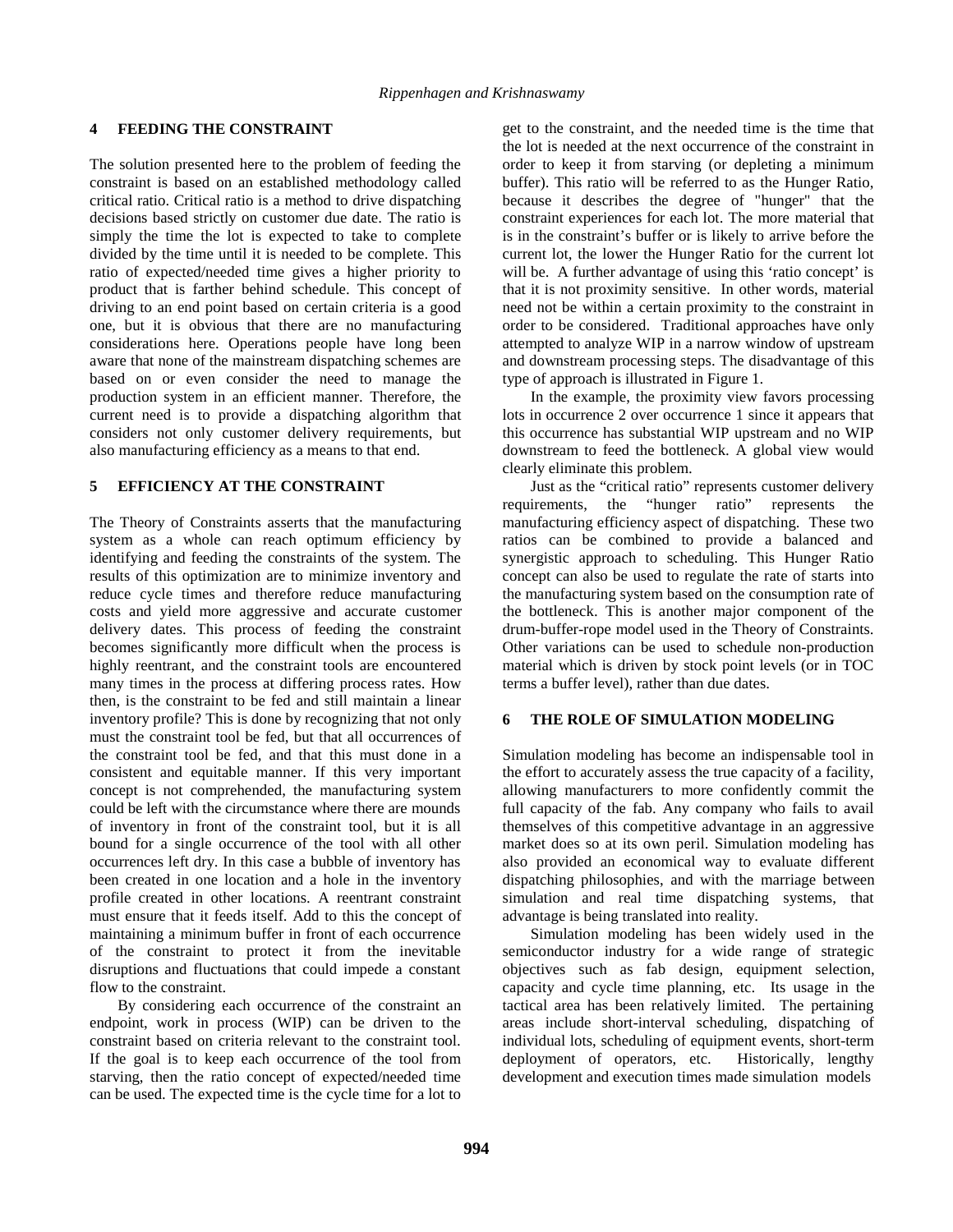

Figure 1: Global View vs. Local View: An Example

impractical to use in this area. Over the years however, commercial fab simulators have been developed that dramatically reduce the time for model development and are optimized for performance. Moreover, the cost of computer hardware has also declined steeply making it affordable to run models on high-end workstations. In spite of all these improvements, changes analyzed and deemed as beneficial by simulation models do not necessarily translate into actions in the shop floor on a day to day basis.

The primary reason for this is the lack of integration between the Manufacturing Execution Systems (MES) and the simulation and rule development systems. The majority of the information used in these two systems is common information since the simulation tool is essentially trying to mimic the physical manufacturing system. The integration and synchronization of these two systems and the use of common data is imperative in the attempt to both maintain accurate and timely simulation models as well as to translate simulation based improvements to the physical facility.

Currently data models that exist within the simulation environment encompass the basic constructs of the fab and their associated relationships, but they vary significantly from that found in the MES. Examples of these include product, route, equipment, personnel, dependent resources like masks, load boards, etc. In a tactical environment, it is essential that the virtual constructs and associated rules mesh with the real world.

# **7 IMPLEMENTATION- AMD'S METHOD OF INTEGRATING SIMULATED RULE LOGIC WITH DISPATCH**

AMD has embarked upon a Real Time Dispatch (RTD) project with the objective to implement dispatching for

equipment groups. The system used is the AutoSimulations Real Time Dispatch product called ASI-RTD. It provides the capability to implement custom rules specific to certain operations or a group of operations. An important aspect is the capability to exercise these rules using real-time information. The system's functionality will include the ability to develop and test rules or heuristics, in an off-line mode using simulation modeling. Rules deemed beneficial via simulation would then be transferred to the MES (Consilium's WorkStream) for controlling the order of processing. This system has been implemented in AMD Fab25 and is being managed by a team consisting of representatives from the production planning, manufacturing operations, modeling, and computer integrated manufacturing groups.

The combination of Hunger Ratio and Critical Ratio was implemented in this environment as dispatching rules. These rules were simulated and analyzed prior to implementation. The degree of emphasis on manufacturing efficiency and customer delivery can be empirically determined using simulation techniques. This dispatch logic has been implemented at all processing steps other than the bottleneck, with the emphasis being to move material to the bottleneck equipment at all occurrences. This approach implemented the TOC principle of making sure the bottleneck is fed. The other major principle of TOC is to elevate the capacity of the bottleneck. AMD has implemented this with a rule that is based on Hunger Ratio, but that also seeks to optimize setups of the bottleneck equipment and considers the availability of peripheral resources. This rule also relies heavily on real time data.

 Apart from intelligent dispatching, this system has already provided other benefits. It has provided a userfriendly access to the MES data that enables users to develop reports, which in the past could be done only by programmers proficient in COBOL and the MES system.